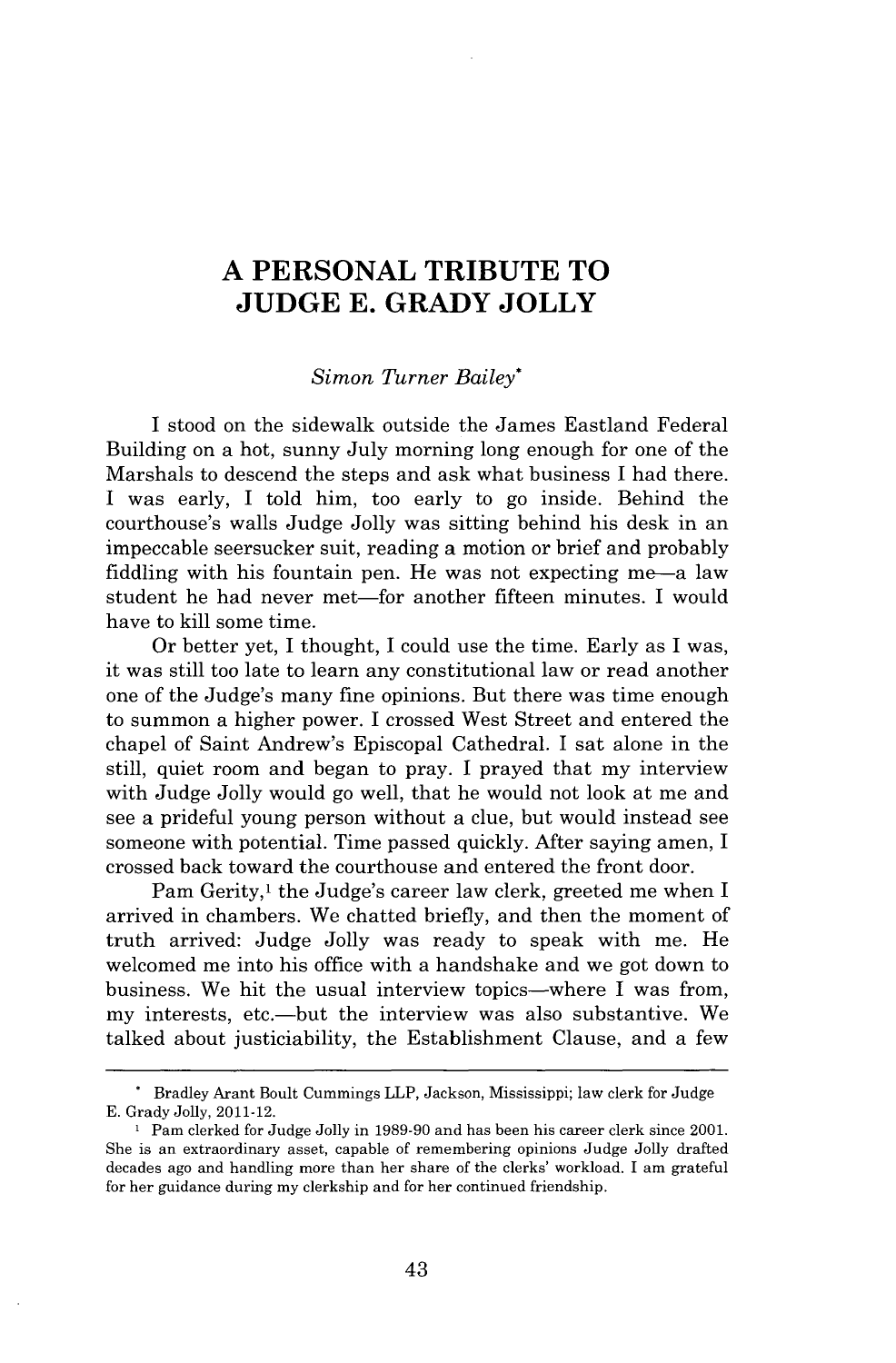recent high-profile cases that had come before the Fifth Circuit. I watched Judge Jolly's expression, hoping for some sign of whether my comments were measuring up. I could never get a read.

Near the end of the interview, Judge Jolly asked me what ought to have been an easy question: "Why do you want to clerk?" I suppose the advantages of a federal clerkship seemed so obvious to me, I had trouble thinking of what to say. So I blurted out a foolish answer about wanting to confront "the important questions of our age." Judge Jolly chuckled and quipped right away that the "important questions of our age should be dismissed as political questions."

I felt put in my place, though gently so, and I was sure that I had blown it. When Judge Jolly extended me an offer, I felt an incomparable sense of relief. My foolishness was excused and my prayers were answered.

 $* * *$ 

From that first meeting with Judge Jolly, I was struck by his grace and by his ability to make a point directly but with good cheer. I observed the same quality on display throughout my clerkship in 2011-2012 and have observed it since. As a clerk, I saw Judge Jolly circulate draft opinions and memos that confronted a fellow judge's work, and that candidly and forcefully expressed disagreement. He was never vicious, never intemperate. He let law and reason do their work and sidelined *ad hominem* attacks.

Judge Jolly's conduct was and is an impactful model of professionalism. <sup>2</sup>I think often about the example he set when I am writing a motion or brief and feel tempted to dip my own pen in poison. Whenever Judge Jolly communicates with a fellow judge in writing, he signs off with the valediction "cordially," and

<sup>&</sup>lt;sup>2</sup> Lawyers spend a lot of time lamenting the decline in professionalism within the bar. *See* Donna C. Chin, et al., *One Response to the Decline of Civility in the Legal Profession: Teaching Professionalism in Legal Research and Writing,* 51 RUTGERS L. REV. 889, 890-92 (1999). For those young lawyers inclined to behave professionally, the best safeguard for their inclination is a good role model. *Id.* at 897. Judge Jolly was, and is, mine.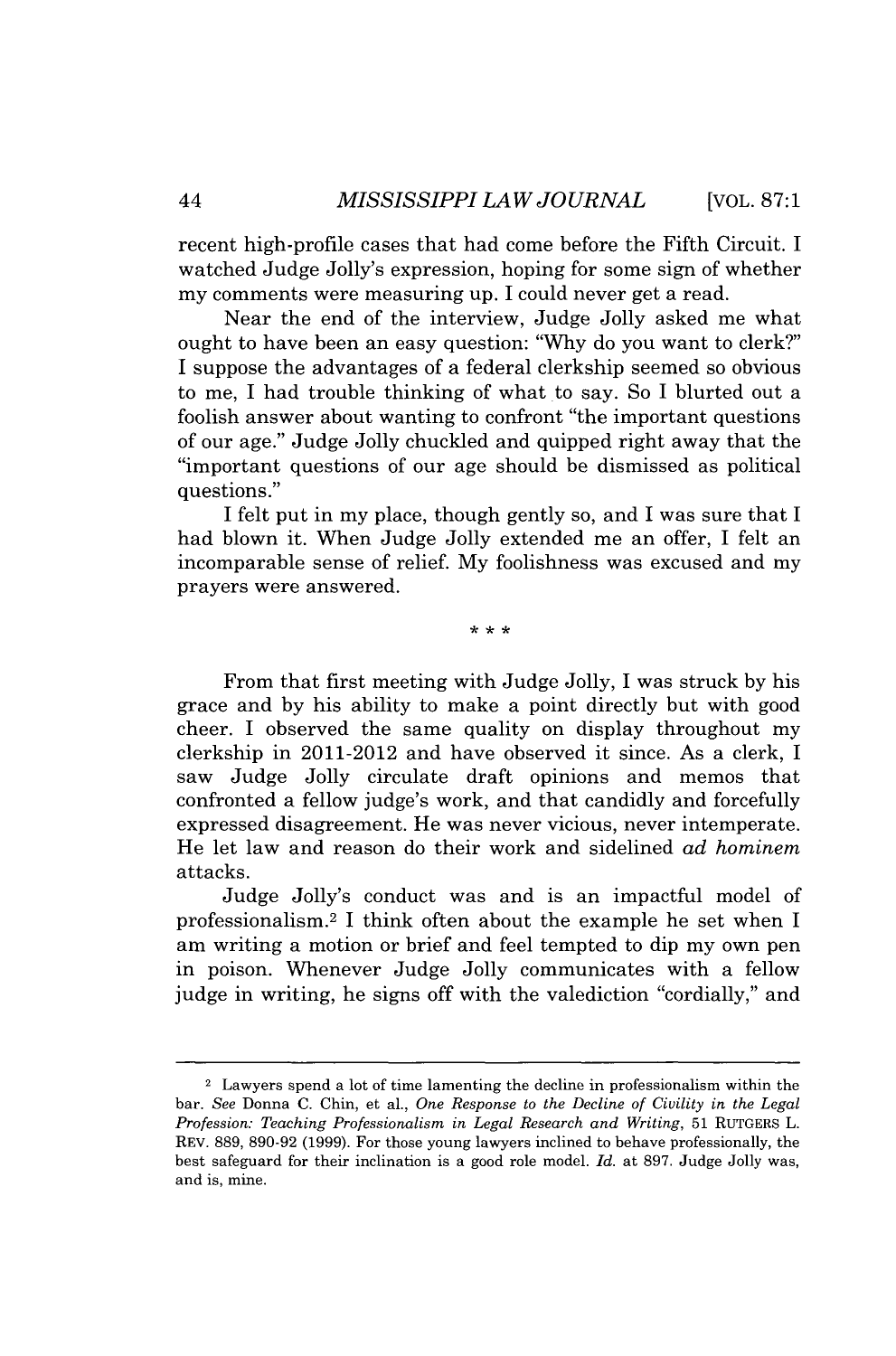he means it. He respects the Court and the legal profession, and he shows that respect in the way that he communicates.<sup>3</sup>

This sincere cordiality is not, however, a distraction from the purpose of these communications: persuasion. Judge Jolly writes and speaks with great clarity, and I have never seen him bury the point of his argument below layers of false warmth or pretense.

Judge Jolly thinks deeply about the cases that come before him; he pores over the briefs and memoranda prepared by the lawyers and clerks, reads the key authorities cited in those papers, and listens closely to oral argument. He reaches a conclusion only after extensive deliberation and careful thought, then articulates that conclusion with precision and order, sharpening his focus as he goes.

Much is written in our day about keeping an open mind, which is an admirable trait if it does not become an end to itself: "[T]he object of opening the mind, as of opening the mouth, is to shut it again on something solid."<sup>4</sup>Judge Jolly opens his mind to receive good arguments from advocates and other judges, but he does not leave his mind open forever. When his view of the case matures to a conclusion, he is resolute and expresses himself clearly. This quality is a product of deeply-held principles. Judge Jolly is committed to rationality, individual liberty, and respect for the rule of law. He decides cases on their individual merit but filtered through what he knows to be true.

Lest I paint too serious a picture of the man, you should know that humor and cheerfulness pervade Judge Jolly's chambers. He delights in practical jokes and uses stories to teach and inform.<sup>5</sup> He told me innumerable stories about colorful lawyers and politicians to explain why he was making one decision or another.

**<sup>3</sup>**Judge Jolly not only respects the profession, he has actively encouraged others to do the same, including by founding the Charles Clark Inn of the American Inns of Court. *History of the Inn,* CHARLES CLARK INN COURT, http://charlesclarkaic.org/about/history-inn/ [https://perma.ccDG4E-DELY] (last visited Aug. 31. 2017). The Inn's programming is geared toward improving the quality and civility of the bar.

<sup>4</sup> G.K. CHESTERTON, THE AUTOBIOGRAPHY OF G.K. CHESTERTON 217 (Ignatius Press 2006) (1936).

<sup>&</sup>lt;sup>5</sup> Judge Leslie Southwick put it best in describing Judge Jolly as a "genial man, mischievous in his humor." LESLIE H. SOUTHWICK, THE NOMINEE: A POLITICAL AND SPIRITUAL JOURNEY 29 (2014).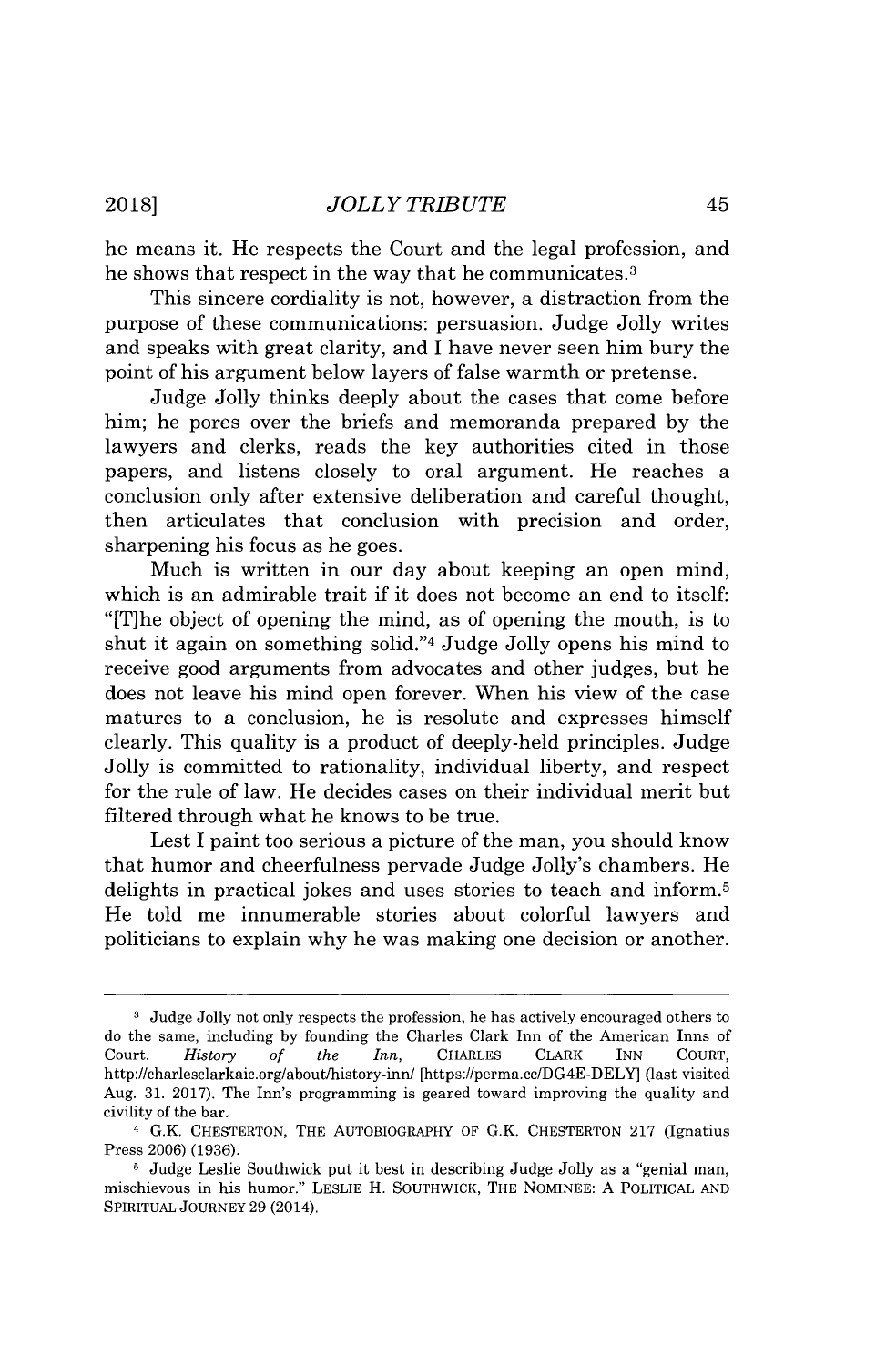The stories provide excellent facts by which to remember my year with the Judge and are a window into his view of the world.

My clerkship coincided with Judge Jolly's 30th anniversary on the bench, so I am by no means the first lawyer who has observed and learned from him-as other tributes in this collection attest. I am part of an extended family of Jolly law clerks that has grown and matured over 35 years and counting. It is gratifying whenever I meet another member of this family; even when the person clerked many years before me, we have similar experiences to share. The family of clerks-spread across the country and carrying with us little bits of the Judge's wit and wisdom-are a part of Judge Jolly's legacy.

Another part of that legacy is his large and still-growing collection of judicial opinions. Judge Jolly is a talented writer and he writes with his audience in mind, as writers should. More than once during my clerkship Judge Jolly reminded me that judges do a disservice to the "consumers of their opinions" when they write around the point and fail to make a clear statement. The bench and bar should be grateful to Judge Jolly for decades of opinions that speak directly to the issues raised in those cases. In rendering sound decisions, he has provided useful guidance to lawyers and judges in future cases who look to the Fifth Circuit for precisely that. The consumers of Judge Jolly's opinions have been well-served.

When Judge Jolly recently announced that he would take senior status, he described his service on the Fifth Circuit as a "cherished privilege."<sup>6</sup> The privilege is ours. Anyone who knows Judge Jolly, either personally or through his opinions, is better off because of it. His work and example challenge us all to a higher standard of professionalism and skill.

 $* * *$ 

**<sup>6</sup>**Letter from Hon. Judge E. Grady Jolly to President of the United States (Mar. 1, 2017) (quoted in Bracey Harris & Geoff Pender, *Trump to Appoint New Mississippi Judge,* CLARION-LEDGER (Mar. 10, 2017, 10:39 AM), http://www.clarionledger.com/story/news/politics/2017/03/10/jolly-vacate-5-us-circuitcourt-seat/99005512/ [https://perma.cc/7CSP-EQNV).